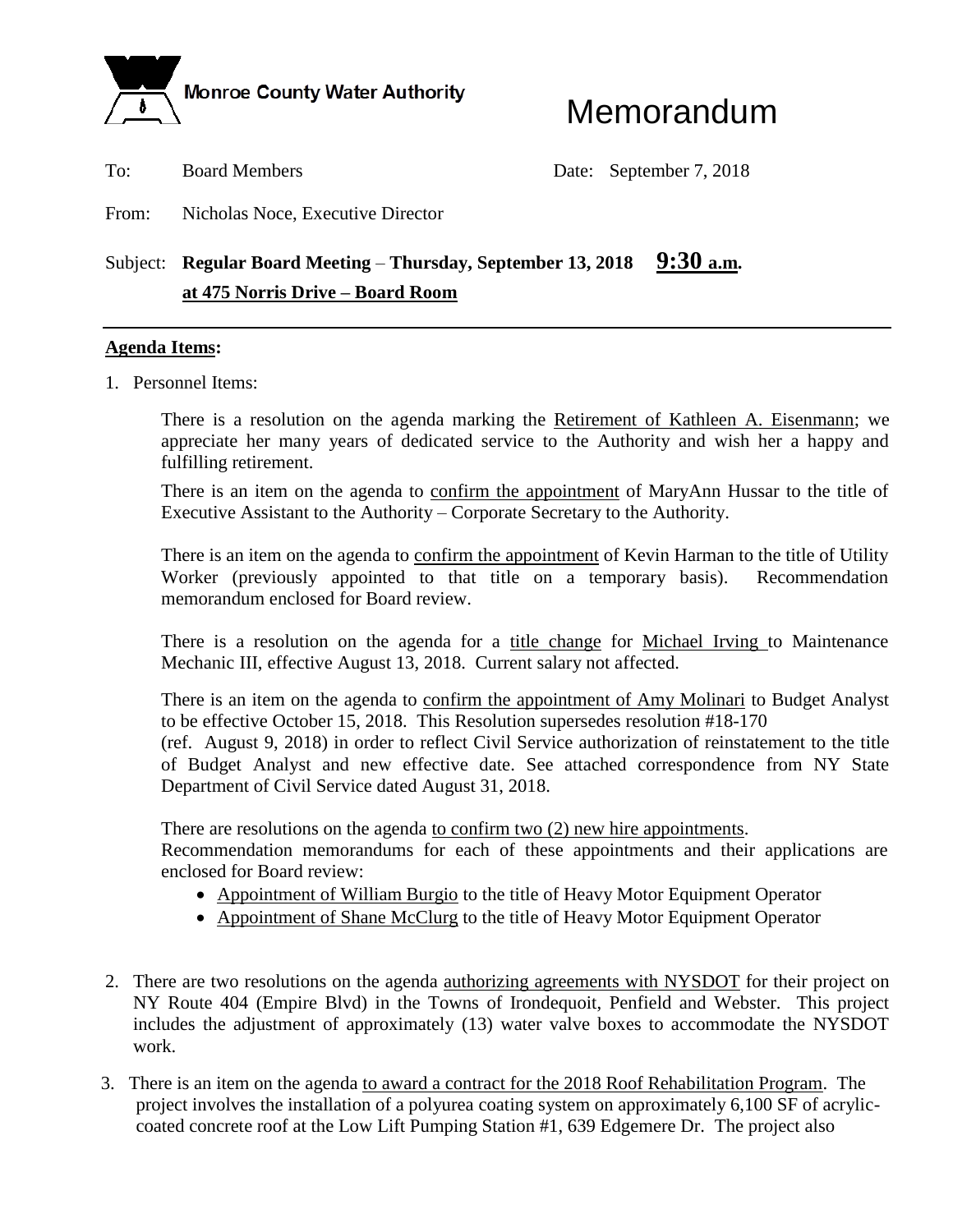## *Members - Regular Meeting – September 13, 2018*

includes spot repairs to the existing silicone roof system/foam underlayment and board installation of approximately 5,015 SF of silicone coating system at the Central Processing Facility, 4799 Dewey Avenue in the Town of Greece. There were 2 bids submitted.

Our recommendation is to award this work to Weather Tight Installations, in the bid amount of \$146,250.



4. There is an item on the agenda to purchase SCADA Programmable Logic Controllers, network interface cards, and ancillary equipment. Allen Bradley controllers and ancillary equipment (power supplies, I/O cards, cabling and displays) were uniformly incorporated into our SCADA control system that was designed and built in the late 1990's. Since then, MCWA has standardized on Allen-Bradley programmable controllers (standardization was approved by the Board in October 2014 and has been reconfirmed in accordance with the MCWA Purchasing Guidelines, most recently in February 2017).

This equipment will be located at the treatment plants and at many facilities in the distribution system to allow our existing programmable logic controllers to communicate directly with our Wonderware SCADA software. The purchase and installation of these network interface cards and controllers, will allow us to forego a third party software package and associated licensing and maintenance fees that would otherwise be needed to translate SCADA communications. Horizon Solutions is the sole authorized dealer in this region of New York State.

- 5. There are two items on the agenda from the IT Department for security infrastructure enhancement. Please refer to the detailed memorandum from Gregory Jablonsky enclosed for Board review.
- 6. The Authority's standard procurement compliance resolution.